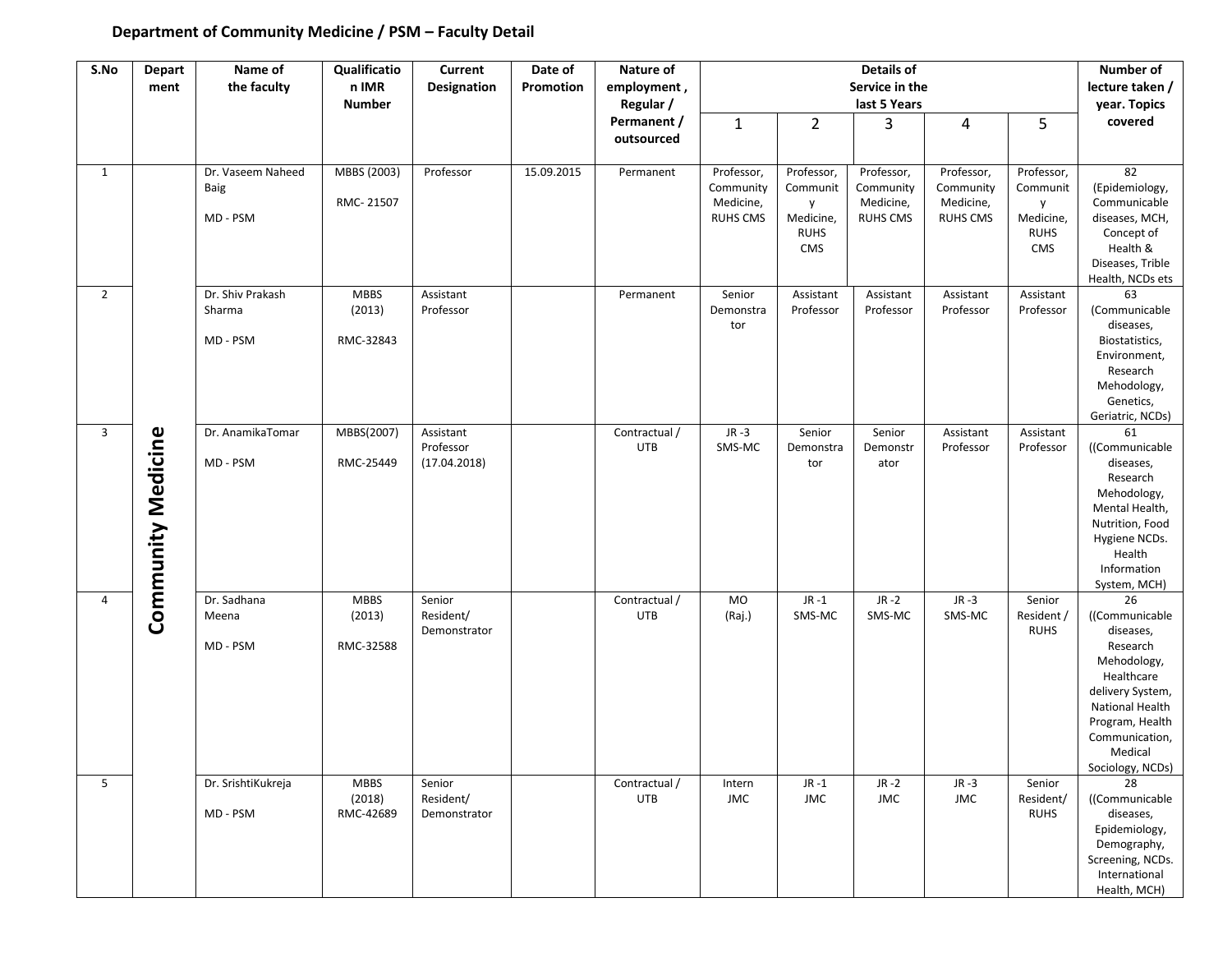## **Faculty Publication**

| S.No         | <b>Faculty Name</b>       | <b>Publication in Vancouver referencing style</b><br>Pubmed                                                                                                                                                                                                                                                                                                                                                        |          |                          |  |
|--------------|---------------------------|--------------------------------------------------------------------------------------------------------------------------------------------------------------------------------------------------------------------------------------------------------------------------------------------------------------------------------------------------------------------------------------------------------------------|----------|--------------------------|--|
|              |                           |                                                                                                                                                                                                                                                                                                                                                                                                                    | Indexed  |                          |  |
|              |                           |                                                                                                                                                                                                                                                                                                                                                                                                                    | Yes / No |                          |  |
| $\mathbf{1}$ | Dr. Vaseem Naheed<br>Baig | 1.<br>BaigVaseem N,SwarnkarMadhusudan, Bhardwaj Ashok K, Rathore Monika, KasyapAmita. A study on socio demographic profile and risk<br>factors present in HIV infected patients attending ART centre in tertiary care hospital in Rajasthan. National Journal of Community Medicine.<br>April-June 2012; Vol 3 Issue 2:339-343. (pISSN: 0976 3325 eISSN: 2229 6816) Original article                               |          | <b>Yes</b><br><b>Yes</b> |  |
|              |                           | 2.<br>SwarnkarMadhusudan, BaigVaseem N, Bhardwaj Ashok K, Rathore Monika, KasyapAmita. A study of blood pressure profile in school going<br>adolescents of district Jaipur (Raj.) National Journal of Community Medicine. April-June 2012; Vol 3 Issue 2:242-246. (pISSN: 0976 3325<br>eISSN: 2229 6816) Original article                                                                                          |          |                          |  |
|              |                           | 3.<br>SwarnkarMadhusudan, Sheikh A.H. Singh Raghuveer, MullaShakila&BaigVaseem N. A retrospective study of family planning (Permanent<br>sterilization) acceptance in a medical college hospital of Rajasthan, India. J Pharm Biomed Sci. 2013, January; 26(26): 349-353. (ISSN NO-<br>$2230 - 7885$ ) Original Article                                                                                            |          | Yes                      |  |
|              |                           | 4.<br>Porwal Sanjay, Gupta Ritu, SwarnkarMadhusudan, BaigVaseem N, Deewan Rishi & Jain Chetna. Fine needle aspiration cytology: standard tool<br>in thyroid swelling. J Pharm Biomed Sci. 2013, February; 27 (27): 425-428. (ISSN NO-2230 - 7885) Original research article                                                                                                                                        |          | <b>Yes</b>               |  |
|              |                           | 5.<br>BaigVaseemNaheed, SwarnkarMadhusudan, Bhardwaj Ashok Kumar, Singh Raghuveer, Kewalramani Suresh &SoniPrashant. A Clinico-<br>Radiological Profile of HIV-TB Co-infected Patients Attending at ART Centre SMS Hospital, Jaipur (Rajasthan), India. J Pharm Biomed Sci.<br>2013, March; 28 (28):667-671. (ISSN NO-2230 - 7885) Research Article                                                                |          | <b>Yes</b>               |  |
|              |                           | GauravDalela and VaseemNaheedBaig. Correlation between Total Leukocyte Count, Absolute lymphocyte count, Hemoglobin, Erythrocyte<br>6.<br>sedimentation rate and CD4 Count in HIV/AIDS Patients. Int.J.Curr.Microbiol.App.SciISSN: 2319-7706, Volume 4 Number 9 (2015) pp. 366-<br>371, (Original Research Article)                                                                                                |          | <b>No</b>                |  |
|              |                           | 7.<br>Dr. VaseemNaheedBaig, Dr. Pankaj Kumar Gupta, Dr. Arvind Sharma and Dr. MadhusudanSwarnkar. Assessment of Knowledge, Attitude and<br>Practice about Hepatitis B among Clinicians & Medical Students: A cross Sectional Study. National Journal of Community Medicine, July-Sept.<br>2015; Vol 6 Issue 3:415-422. (pISSN: 0976 3325 eISSN: 2229 6816) Original article                                        |          | <b>Yes</b>               |  |
|              |                           | Dr. KausarVaseem, Dr. VaseemNaheedBaig, Dr. Puja Rai and Dr. MadhusudanSwarnkar. Awareness of eye disease and satisfaction for eye<br>8.<br>care services in Indore (Madhya Pradesh). National Journal of Community Medicine. July-Sept. 2015; Vol 6 Issue 3:370-373. (pISSN: 0976<br>3325 eISSN: 2229 6816) Original article.                                                                                     |          | <b>Yes</b>               |  |
|              |                           | Dr. Pankaj Kumar Gupta, Dr. Vinod Kumar and Dr. VaseemNaheedBaig. Socio-demographic profile and factors associated to nature of crime<br>9.<br>of prisoners in central jail of Kota (Rajasthan). National Journal of Community Medicine. July-Sept. 2015; Vol 6 Issue 3:405-410 (pISSN: 0976)<br>3325 eISSN: 2229 6816) Original article.                                                                          |          | <b>Yes</b>               |  |
|              |                           | 10. Dr. PriyankaKapoor, Dr. Monika Rathor, Dr. AmitaKashyap, Dr. AbhinavAgarwal and Dr. VaseemNaheedBaig. Assessment of Functioning of<br>RTI-STI Clinics associated with a tertiary care centre, Jaipur. National Journal of Community Medicine. July-Sept. 2015; Vol 6 Issue 3:334-339<br>(pISSN: 0976 3325 eISSN: 2229 6816) Original article.                                                                  |          | <b>Yes</b>               |  |
|              |                           | 11. Dr. Arvind Sharma, Dr. Vaseem N Baig, Mr. Ashish K Yadav, Dr. Madhusudan S, Dr. Raghuveer Singh and Mr. Sarvesh Kumar. Prevalence of<br>Malnutrition & Associated Risk Factors among Under Five Children: A Study from Rural South-Eastern Rajasthan, Indian Journal of<br>Community Health/Vol 27/Issue no 03/Jul-Sep 2015 page 311-319 (Print ISSN: 0971-7587; Electronic ISSN; 2248-9509). Original article |          | <b>Yes</b>               |  |
|              |                           | 12. Pankaj Kumar Gupta, ShakilaMulla and VaseemNaheedBaig. Appraisal of performance of one of the Malnutrition Treatment Centre in District<br>Baran, Rajasthan. Indian Journal of Community Health/Vol 27/Issue no 03/Jul-Sep 2015 page 341-345 (Print ISSN: 0971-7587; Electronic<br>ISSN; 2248-9509). Original article                                                                                          |          | Yes                      |  |
|              |                           | 13. Dr. GauravDalela, DrVaseemNaheedBaig, Dr. JitendraAuja, Dr. Nilofar Khayyam, Dr. Arvind Sharma. Blood stream infections caused by<br>ESBL and AMPC producing Gram negative Bacilli in Tertiary care Hospital. International Journal of Medical Sciences and Education : Vol.2;<br>Issue: 4; Oct-Dec 2015 (p ISSN-2348 4438, e-ISSN-2349-3208), Original article.                                               |          | <b>No</b>                |  |
|              |                           | 14. Dr. MadhusudanSwarnkar, Dr. VaseemNaheedBaig, Dr. Suresh Chand Soni, Uma Shankar Shukla and Javed Ali. Assessment of knowledge<br>and Practice about Immunization among health care providers. National Journal of Community Medicine. Apr 2016; Vol 7 Issue 4; 281-285<br>(pISSN: 0976 3325 eISSN: 2229 6816), Original article.                                                                              |          | <b>Yes</b>               |  |
|              |                           | 15. Dr. Arvind Sharma, Dr. VaseemNaheedBaig, Ashish Kumar Yadav, Dr. A.K. Bhardwaj, Dr. Raghuveer Singh. Prevalence and Risk factors for<br>stunting among under five rural children: A community based cross sectional study in South-East Rajasthan, India. National Journal of<br>Community Medicine, June 2016; Vol 7 Issue 6; 461-467 (pISSN: 0976 3325 eISSN: 2229 6816), Original article                   |          | <b>Yes</b>               |  |
|              |                           | 16. Dr. KausarVaseem, DrVaseemNaheedBaig, Dr. MadhusudanSwarnkar, Dr. Arvind Kumar Sharma. Prevalence and causes of Blindnesss and<br>visual impairement among the elderly population in a rural area of Rajsthan: . International Journal of Medical Sciences and Education : Vol.3;<br>Issue: 4; Oct-Dec 2016 (p ISSN-2348 4438, e-ISSN-2349-3208), Original article.                                            |          | <b>No</b>                |  |
|              |                           | 17. DrSumanCharawandiya, Dr. Mukesh Kumar, DrAmitaKashyap, Dr Monika Rathor, Dr Vaseem N. Baig, Dr V. K. Mathur. Assessment of<br>nutrients consumption among adolescent girls at a field practising area of a medical college. RUHS Journal of Health Sciences, Vol.3;<br>Number:2; April-June 2018 (p ISSN-2456-8309), Original article.                                                                         |          | <b>No</b>                |  |

.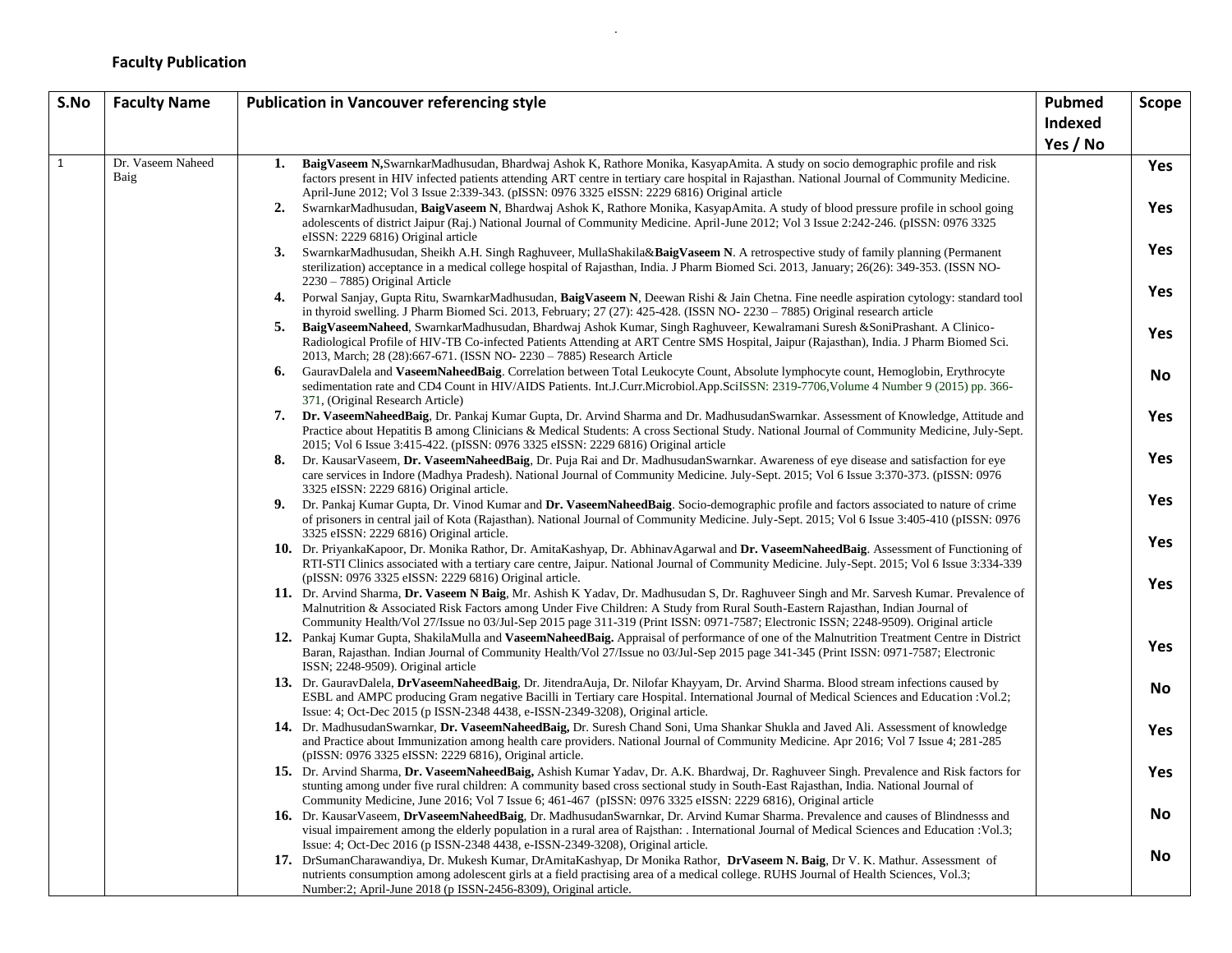|                |                            | <b>18.</b> PriyankaKapoor, VaseemNaheedBaig, SudhanshuKacker, Mahima Sharma, MohitSharma: A cross-sectional study of knowledge regarding<br>rabies among attendees of anti-rabies clinic of a teaching hospital, Jaipur. JFamMedPrimaryCare 81194-4843462_132714                                                                                                                                                                                                                                                                                                                                                                                                                                              | Yes        | No         |
|----------------|----------------------------|---------------------------------------------------------------------------------------------------------------------------------------------------------------------------------------------------------------------------------------------------------------------------------------------------------------------------------------------------------------------------------------------------------------------------------------------------------------------------------------------------------------------------------------------------------------------------------------------------------------------------------------------------------------------------------------------------------------|------------|------------|
|                |                            | 19. Sharma AK, Ahmed A, Baig VN, Dhakar P, Dalela G, Kacker S, Panwar VR, Panwar RB, Gupta R. Characteristics and outcome of Hospitalized<br>Young adults with mild COVID-19. J Assoc Physicians India . 2020 Aug; 68(8):62-65. PMID:32738843.                                                                                                                                                                                                                                                                                                                                                                                                                                                                | <b>Yes</b> | No         |
|                |                            | 20. Sharma S, Sharma AK, Dalela G, Dhakar P, Singh TV, Baig VN, Kacker S, Panwar RB, Gupta R. Association of SARS CoV-2 Cycle Threshold<br>(Ct) with outcomes in COVID-19: Hospital based study. J Assoc Physician India. 2021 Jul; 69(7): 20-23. PMID: 3443126.                                                                                                                                                                                                                                                                                                                                                                                                                                              | Yes        | No         |
|                |                            | 21. Mangal S, Gupta K, Malik M, Pnwar WR, Baig VN, Pnwr RB, Gupta R. E-health initiatives for screening and management of Diabetes in rural<br>Rajasthan. International Journal od Diabetes in Developing Countries                                                                                                                                                                                                                                                                                                                                                                                                                                                                                           | No         | <b>Yes</b> |
|                |                            | 22. Sharma AK, Baig VN, Ahuja J, Sharma S, Panwar RB, Katoch VM, Gupta R. Efficacy of IVRS-based mHealth intervention in reducing<br>cardiovascular risk in metabolic syndrome: A cluster randomized trial. Diabetes MetabSyndr. 2021 Jun 21;15(5):102182. doi:<br>10.1016/j.dsx.2021.06.019                                                                                                                                                                                                                                                                                                                                                                                                                  |            |            |
| $\overline{2}$ | Dr. Shiv Prakash<br>Sharma | Shivprakash S, Arun K, Mahesh C, Resident S. Original Article Assessment of morbidly and health issues in underprivileged, penurious<br>1.<br>communities residing in a slum of Udaipur (Rajasthan). J Res Med Dent Sci.2013;1(2):29–32                                                                                                                                                                                                                                                                                                                                                                                                                                                                       | <b>No</b>  |            |
|                |                            | 2.<br>Sharma SP, Bhatnagar R, Kumar A, Meena N, Chawala G, Choudhary M. Assessment of Malnutrition in Pre-School children visiting<br>immunization clinic, MaharanaBhoopal Hospital, Udaipur (Rajasthan). J Res Med Dent Sci. 2014;2(1):88–91                                                                                                                                                                                                                                                                                                                                                                                                                                                                 |            |            |
|                |                            | Sharma SP, Bhatnagar R, Gouri MS. Assessment of Knowledge about Rabies and its Preventive Measures among Attendants of Animal Bite<br>3.<br>Cases at Anti-Rabies Clinic , Maharana Bhupal Hospital, Udaipur (Rajasthan). Healthline Journal. 2016;7(1):28–31.<br>Mohammed ShadabGouri, Shikha Sharma, Sharma SP. MORBIDITY ASSESSMENT OF CONSTRUCTION SITE WORKERS. Int J Med<br>4.                                                                                                                                                                                                                                                                                                                           |            |            |
|                |                            | SciEduc An. 2017;4(3r):230-5                                                                                                                                                                                                                                                                                                                                                                                                                                                                                                                                                                                                                                                                                  |            |            |
| 3              | Dr. AnamikaTomar           | Dr. AfifaZafer, Dr. KusumLata Gaur, Dr. AnamikaTomar, Dr. KamleshAgarwal and Dr. R. K. Manohar. A New Socio-economic Status Scale:<br>1.<br>urgent Need of Hour. International Multispecialty Journal of Health (IMJH).ISSN No. : 2395-6291. Vol (1) Issue (1) March 1015. p 06-1                                                                                                                                                                                                                                                                                                                                                                                                                             | No         |            |
|                |                            | 2.<br>Dr. Kusum Gaur, Dr. PriyankaKapoor, Dr. AnamikaTomar and Dr. LoveshSaini. Integrated Disease Surveillance Programme (IDSP) Disease                                                                                                                                                                                                                                                                                                                                                                                                                                                                                                                                                                      |            |            |
|                |                            | Pattern and its Load on a tertiary level Hospital: A Cross-Sectional Study. International Multispecialty Journal of Health (IMJH).ISSN                                                                                                                                                                                                                                                                                                                                                                                                                                                                                                                                                                        |            |            |
|                |                            | No.: 2395-6291. Vol (1) Issue (8) Oct 2015 p40-46<br>Dr.RajendraMeena, Dr.Dilip Raj, Dr.LoveshSaini, Dr.AnamikaTomar, Dr.MahendraKhanna, Dr.Kusum Gaur. Knowledge Status of Accredited<br>3.                                                                                                                                                                                                                                                                                                                                                                                                                                                                                                                  |            |            |
|                |                            | Social Health Activist (ASHA) of Jaipur City .International Multispecialty Journal of Health (IMJH).ISSN No.: 2395-6291. Vol (2) Issue<br>$(12)$ Dec 2016 p18-2                                                                                                                                                                                                                                                                                                                                                                                                                                                                                                                                               |            |            |
|                |                            | Dr. Dilip Raj, Dr. LoveshSaini, Dr. AnamikaTomar, Dr. Pooran Mal Meena, Dr. Kusum Gaur. Status of major Infectious diseases of IDSP at a<br>4.<br>tertiary level hospital in western Rajasthan in year 2015: A Record base analysis. International Multispecialty Journal of Health<br>(IMJH).ISSN No.: 2395-6291. Vol (3) Issue (1) Jan 2017 p1-6                                                                                                                                                                                                                                                                                                                                                            |            |            |
|                |                            | Dr. AnamikaTomar, Dr. SarojPurohit, Dr. Kusum Gaur, Dr. MalkeetKaur, Dr. AmitaKashyap.A Case Series of 500 Melasma Cases: A<br>5.                                                                                                                                                                                                                                                                                                                                                                                                                                                                                                                                                                             |            |            |
|                |                            | descriptive study. International Multispecialty Journal of Health (IMJH). ISSN No.: 2395-6291. Vol (3) Issue (2) Feb 2017 p34-36<br>Dr. RajendraMeena, Dr. Suresh KewalRamani, Dr. LoveshSaini, Dr. AnamikaTomar, Dr. Kusum Gaur. Accredited Social Health Activist<br>6.<br>(ASHA) Performance Indicator Assessment of Jaipur City: A Cross-sectional Study. International Multispecialty Journal of Health<br>(IMJ H), ISSN No.: 2395-6291. Vol (3) Issue (2) Feb 2017 p40-44                                                                                                                                                                                                                               |            |            |
|                |                            | 7.<br>Dr. KusumGaur, Dr. AnamikaTomar, Dr. SarojPurohit, Dr. Mahesh Sharma, Dr. Dilip RajEffect of Root Heal Therapy (RHT) on Melasma: A<br>Quasi Experimental study. International Multispecialty Journal of Health (IMJH) ISSN: [2395-6291] [Vol-3, Issue-10, October-2017]                                                                                                                                                                                                                                                                                                                                                                                                                                 |            |            |
|                |                            | Dr.RohitGupta,Dr.Bhupensongra ,Dr.MayankJain, Dr.DineshRahar, Dr. AnamikaTomar Clinico-epidemiological study of wound infection: A<br>8.<br>case series type of descriptive study. International Multispecialty Journal of Health (IMJH) ISSN: [2395-6291] [Vol-4, Issue-3, March-2018]<br>Dr. MalkeetKaur, Dr. K. K. Meena, Dr. KusumLataMeena, Dr. Kuldeep Singh, Dr. AnamikaTomar, Dr. LoveshSaini, Dr. JitendraSihara.<br>9.<br>Burden of infertility and its associated factors: A cross sectional descriptive analysis of infertility cases reported at a tertiary level hospital of<br>Rajasthan. International Multispecialty Journal of Health (IMJH) ISSN: [2395-6291] [Vol-4, Issue-4, April-2018] |            |            |
|                |                            | Dr. Kusum Gaur, Dr. Dilip Raj, Dr. AnamikaTomar, Dr. Nikita Sharma, Dr. RekhaShekhawat Seasonal trend of Dengue cases admitted in a<br>10.<br>tertiary Hospital. International Multispecialty Journal of Health (IMJH) ISSN: [2395-6291] [Vol-5, Issue-3, March-2019]<br>11. Dr. Shirish Gupta, Dr. AmitSoni, Dr. LoveshSaini, Dr. AnamikaTomar, Dr. Rajeev Yadav, Dr. KusumGaurA record based study Status of 'P'                                                                                                                                                                                                                                                                                            |            |            |
|                |                            | reports under Integrated Disease Surveillance Programme (IDSP) in Jaipur district Hospital International Multispecialty Journal of Health<br>(IMJH) ISSN: [2395-6291] [Vol-5, Issue-4, April-2019]                                                                                                                                                                                                                                                                                                                                                                                                                                                                                                            |            |            |
|                |                            | Rajprabha <sup>1</sup> , Mahima Sharma <sup>1*</sup> , SudhanshuKacker <sup>1</sup> , AnamikaTomar <sup>2</sup> Reaction Time and Academic Performance: An Association to<br>12.<br>Determine The Cognitive Status of First Year Medical Students. International journal of Medical Research Professional(ijmrp)P-<br>ISSN:2454-6356;E-ISSN:2454-6364,DOI:10.21276/IJMRP                                                                                                                                                                                                                                                                                                                                      |            |            |
|                |                            |                                                                                                                                                                                                                                                                                                                                                                                                                                                                                                                                                                                                                                                                                                               |            |            |